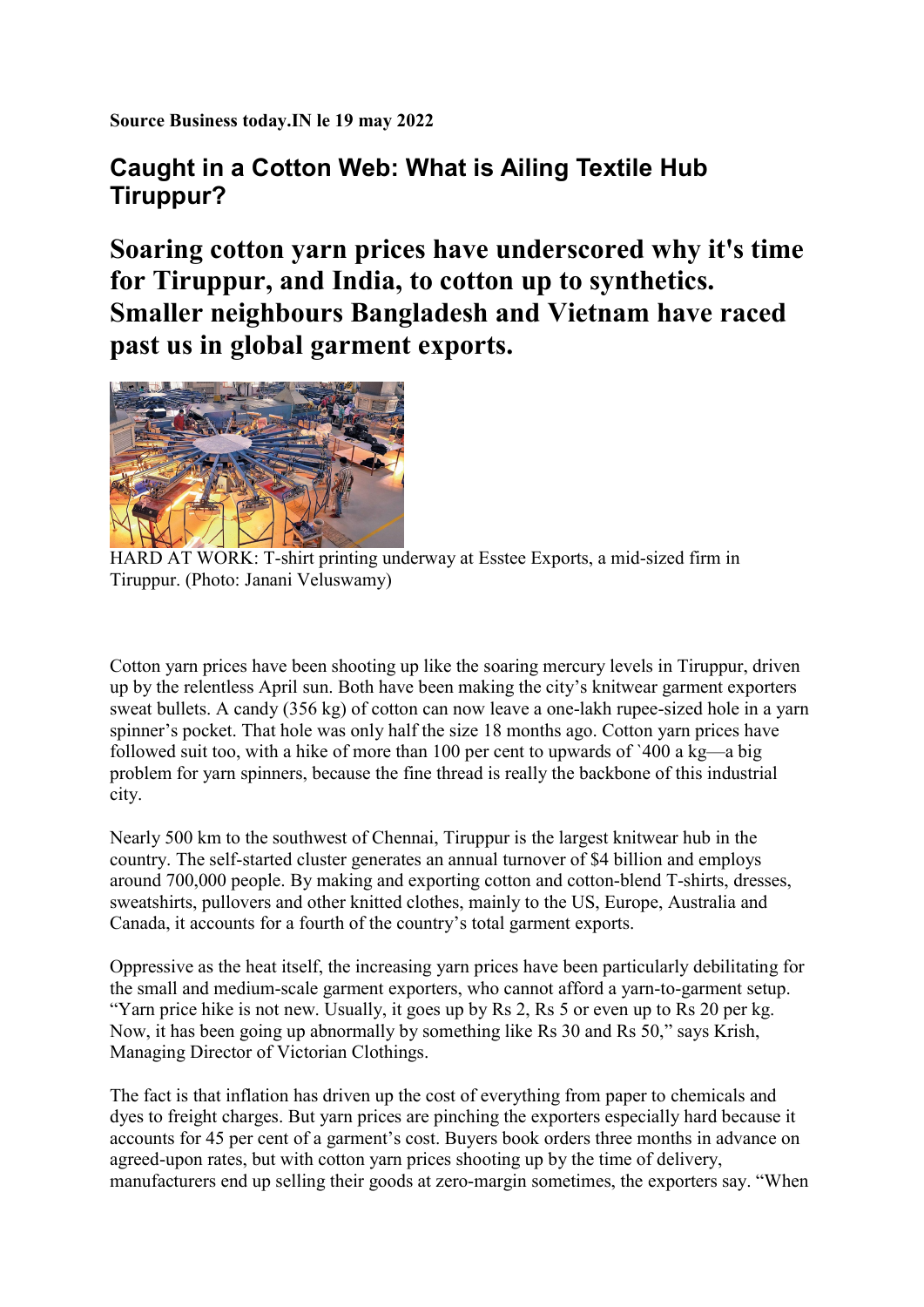it was a hike of something like Rs 20 per kg, the buyers were agreeing to absorb the increase into the price. Now when the price stands more than doubled, they have refused to do so anymore," says Ramu Raju, Partner at Fashion Knits, a Rs 75-crore business that mainly makes jackets for brands like Esprit. "Sometimes, we sell at break-even costs because we need the customers regularly. Because of the yarn price hike, I can't spoil my relations with the buyer," says Krish.

From a buyer's perspective, it's not possible to keep changing the garment prices in a showroom every time cotton yarn prices go up. The exporters say yarn spinners have a takeit-or-leave-it attitude because they have international businesses to rely on. Unlike garments, which are custom-made according to client specifications, yarn is a fairly standard product and can be sold to anybody. "We are stuck in between and our already-thin profit margins have taken a beating," the exporters lament. Krish (who goes by only one name) estimates his profit margins have halved to 5-7.5 per cent, from 10-15 per cent earlier. Raju estimates a similar hit to his margin. That also means lesser available working capital, additional loans, longer repayment schedules and increased interest charges.

K. Venkatachalam, Chief Advisor of the Tamilnadu Spinning Mills Association (TASMA), says the average yarn spinner's margins have reduced from 8 per cent to 5 per cent now because they have not passed on the entire hike in costs to garment manufacturers. "By mixing fresh cotton and old cotton, we are balancing prices such that we are able to offer it at Rs 430 a kg. If we had passed on the entire hike, it would have been above Rs 460 per kg," he says, attributing the unusual price hike to an artificial demand created by MNCs and traders who hoard the raw material in agreement with farmers. "Cotton-growing farmers also check the NYSE trading prices these days and think twice before selling it. That's why there is a shortage for domestic consumption," says D.M. Kumar, CEO of Eastern Global Clothing, a small-sized exporter. On the other hand, India is exporting cotton to neighbouring countries and imposing import duty on cotton, says CEO N. Thirukkumaran of Esstee Exports, which counts Guess among its clients. "Both ways we are stuck."

The government has intervened by temporarily withdrawing the 10 per cent import duty on cotton from April 14 to September 30, 2022, to boost supply from Australia, the US and Africa, and ease yarn prices until the next cotton harvest season in October. But the irony is that India is the world's largest cotton producer. Yet, Bangladesh—to which we export cotton—has become our biggest competitor, the exporters say. "We have allowed our cotton to be exported to the neighbouring countries. They have a 10 per cent duty advantage. So, they buy cotton from us, spin the yarn and sell it against us in the sense that we create our own competitors like Bangladesh and Vietnam," says A. Sakthivel, President of Federation of Indian Export Organisations (FIEO) and ex-chairman of Apparel Export Promotion Council (AEPC).

He is referring to duty-waiver pacts Bangladesh and Vietnam have with garment-importing nations. That's a 10 per cent cost benefit straightaway that Bangladesh offers over India. Add to that cheaper labour, and they become significantly more price competitive than us. If a basic T-shirt made in India costs Rs 100, it may cost Rs 75 in Bangladesh, and Rs 70 in Cambodia and Vietnam. American and European buyers simply cannot afford to not place their orders with them, exporters say. "So, large-volume business of 100,000-200,000 pieces a style goes away to Bangladesh. Their costs, line production capacity and line scaling are all suited to that. Only the orders they are not able to meet come to India," says Krish.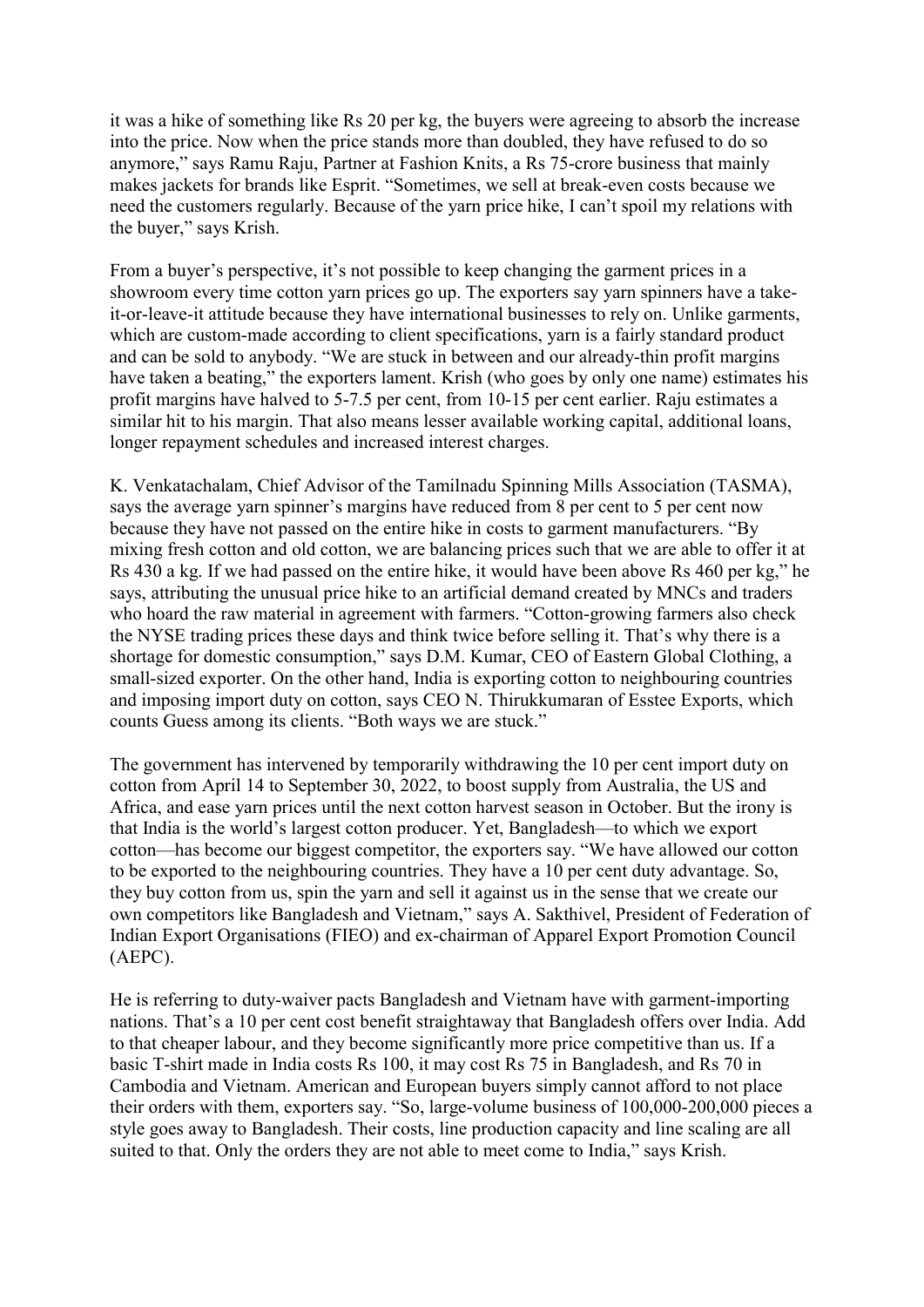

These small neighbouring nations contribute 8.6 per cent to the global share, while India's share has stagnated at a minuscule 3.4 per cent, leaving us at seventh position. "India's garment exports over the past five years have remained between \$16 billion and \$17 billion. When we were doing \$5 billion-worth of garment exports, Bangladesh was doing \$3 billion. Now, they are at \$40 billion. Vietnam was at \$1 billion, now they are at \$27 billion, again because of duty-free status [of exports] to Europe," says Sakthivel.

Concerning as the cotton yarn price hikes may be, the unnatural surge is only a relatively recent phenomenon. But it reveals the deeper issue keeping Tiruppur and, by extension, India from exporting more—dependence on cotton, a seasonal crop.

Even 50 years ago, Tiruppur was just a small town on the way to Coimbatore. A 'smart city' now, its streets bear the unmistakable stamp of its pumping heart—the knitwear industry. The lanes looping in and out of the main roads—much like a knitted fabric—are lined with shops that could topple under the weight of bundles of buttons, zippers and laces; outlets selling sewing machines and offering repair services; homes doubling up as mini-factories; and a host of other shops that play some role in clothing Americans and Europeans.

It has proved to be a resilient city after several shocks like the 2008 economic crisis, a 2011 Madras High Court ruling against its effluent discharging plants, demonetisation and GST. Just as global demand for garment exports was picking up following a receding Covid-19 pandemic, the yarn price hike is breaking its back again.

"Indian exports happen mostly on cotton or a mix of cotton," says Esstee's Thirukkumaran. But cotton-based exports have reached their saturation point as far as India is concerned because all the basics have gone to Bangladesh, exporters say. It may increase, but it's not going to double our global share. "Getting a five-pocket jeans or shorts made in India will simply not work out for buyers. The cost of making it here is double," says Raju. In fact, some Indian brands and retailers also get their basic shirts, T-shirts and trousers made in Bangladesh, the exporters add.

China, the juggernaut with more than 40 per cent market share, is clobbering India by taking the synthetic route. "They are masters of man-made fibres (MMF) and apparels made from them—mainly polyester, polyester blends and nylon. It's what goes into making swimwear, winter items and long dresses worn by women," says Raju. Sakthivel says competitors'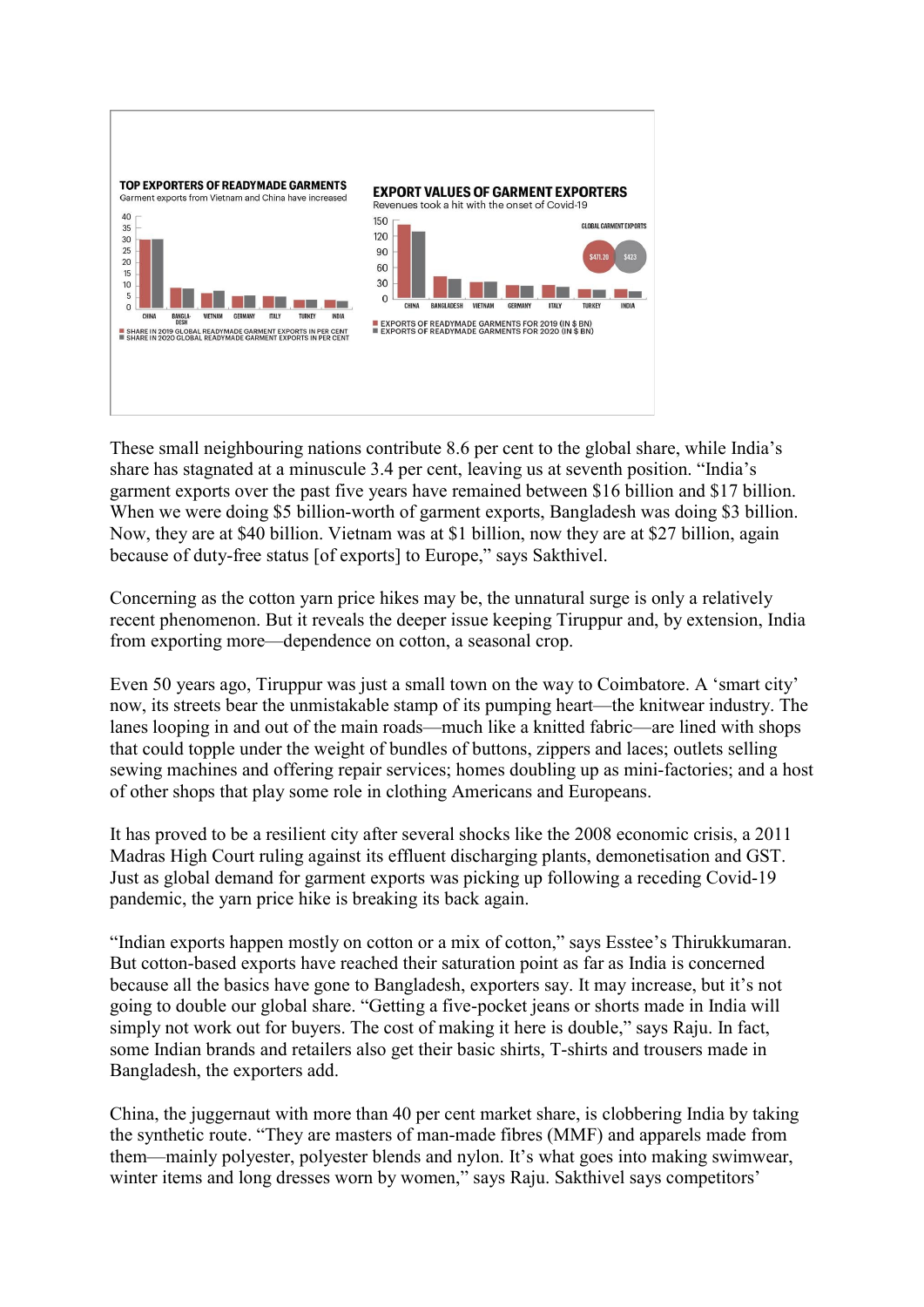portfolios consist of 15 per cent cotton and 85 per cent polyester garments. "We are doing it the other way around. We should aim for a 50:50 balance between MMF and cotton."

In India, you'll see most youngsters wearing only polyester T-shirts because it is easy to maintain, says Raju. A good 50-60 per cent of the global trade is in MMF, says Thirukkumaran. "But we lack the technical know-how to make, say, 100 per cent modal, 100 per cent viscose or polyviscose fabric of international standards at competitive rates. The processing is very costly here."

The process of converting yarn into wearable garments involves crucial fabric processing functions like dyeing, washing and combating. They make the raw fabric suitable to be cut and sewn into garments. The nuances such as which needle gauge to use to knit fabrics, how to dye and how to control its shrinkage differ for synthetics and cotton. But before getting to the fabric stage, there are only a handful of companies that make high-quality synthetic yarns. Surat has a lot of polyester mills, but they do not match up to the quality offered by China, South Korea, Taiwan or Thailand, the exporters say.

"All the fabrics that go into women's lingerie come from Thailand. What India makes cannot be used," says Raju. Besides, the exporters say, synthetic fabric manufactured here is 30 per cent more expensive than what China does. "I might as well buy it from China," says Krish. So the exporters question how China's orders can come to India, adding that they need training in these areas.

"The performance-linked incentive (PLI) scheme will help us with joint ventures, collaboration and technology transfer from South Korea and Taiwan to make synthetic fabrics. It may take a year or so for round-the-year production to happen and our exports will also increase," says Sakthivel. The SME garment exporters of Tiruppur may not directly participate in the Centre's Rs 10,683-crore scheme since it requires a minimum investment of Rs 100 crore. But they are optimistic. "The PLI scheme will bring in big players to install processing houses and that's how the weak link (in MMFs) can be minimised," says Thirukkumaran.

There's also a lot of cheer around India's recent free-trade agreements (FTAs) with Australia and the UAE. The FTAs, which will take time to kick in, essentially facilitate India to export garments duty-free to them and import duty-free cotton from them. Similar pacts with the UK and EU are also on the anvil, which the exporters say will be game changers.

But is our house in order to meet a possible surge in demand, some wonder.

It's hard to turn a corner in this city without finding a bakery. 'Tea, coffee and snacks' announce their boards, sometimes even in Hindi to appeal to the growing migrant workforce. In fact, it's a marker of the presence of a garment factory nearby, as workers throng the outlets during their breaks.

Today, the exporters estimate, about 70 per cent of Tiruppur's workforce is from North India. People from around Tamil Nadu simply don't want to work in garment factories because they are not seen as sophisticated jobs like those involving computers. The minimum a garment worker can earn is Rs 350 per eight-hour shift. The rates can go up to Rs 500 a shift for a topnotch tailor. A single-needle operator can even earn Rs 1,000 a shift. Including overtime, a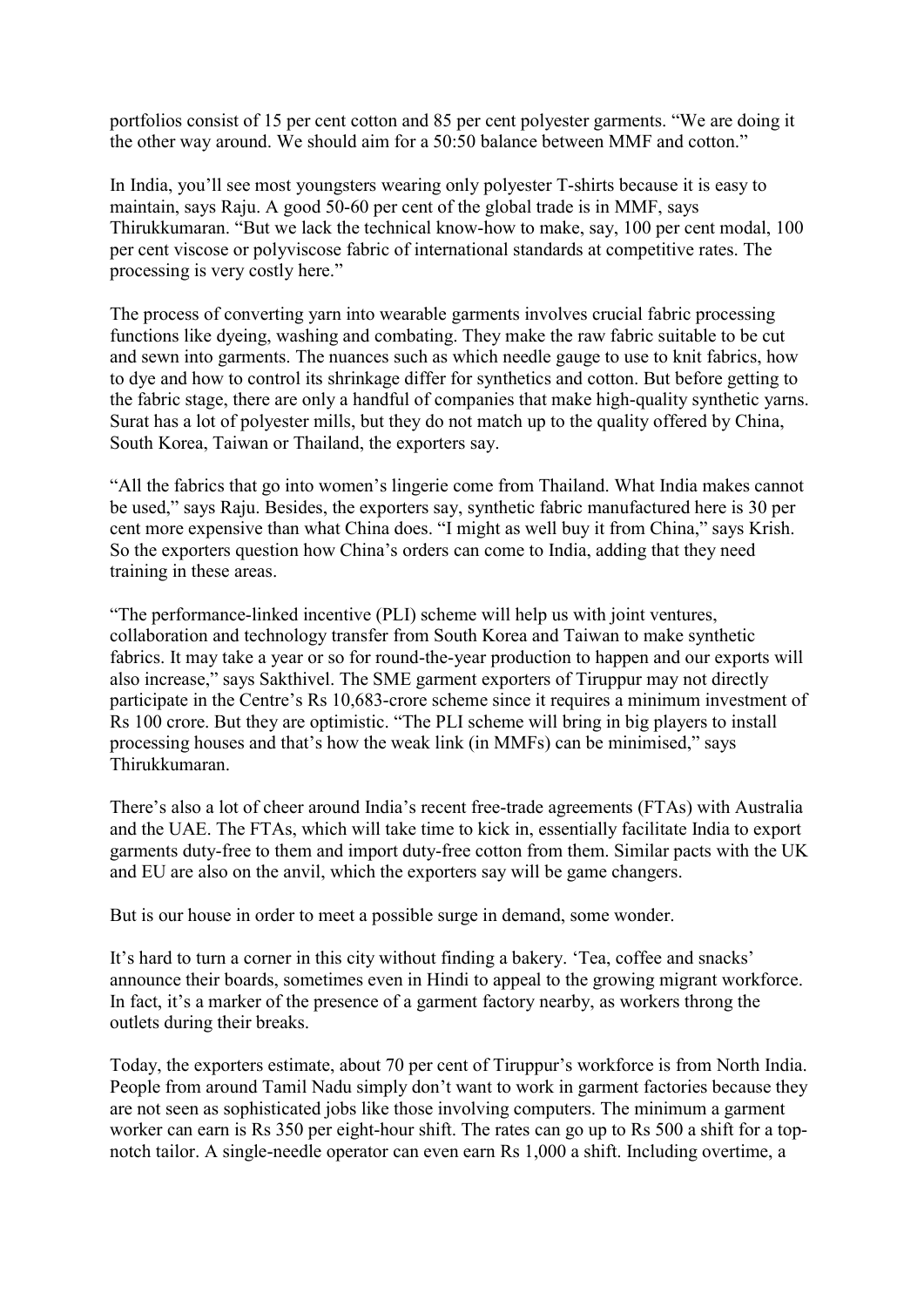skilled tailor can earn around Rs 15,000 a month. But even a data-entry job with a Rs 10,000 salary is preferred over it, rue the exporters.



UNRAVELLING Exporters say scarcity of skilled labour and rampant absenteeism drag down factory productivity and drive up garmen

Labour availability is a perennial problem for them. Sakthivel estimates that there is always a 10 per cent shortage— that is, 50,000-60,000 workers. Others say it could be at least twice as much. "Tomorrow, if someone advertises that they have 50,000 skilled tailors, all of them will get jobs in Tiruppur the next day. I can myself employ 70-80 tailors immediately," says Raju.

A weekly salary concept, high attrition, rampant alcoholism, especially among the local labourers, and ensuing absenteeism take a toll on productivity. "This weekly salary concept is only killing us because we don't have a hold on the people. I tried to make it monthly but labourers didn't want it. Now they have money in their hand every week, and they don't want to give that up," says Raju. He says his factory is 20 per cent under-utilised. Again, Sakthivel differs. "Within the export category, maybe 75 per cent factories give out monthly salary. Only 25 per cent are on a weekly salary."

It's not a problem for the bigger factories, which can provide hostel for workers. But those that cannot have to contend with lower productivity, like in the case of Eastern Global Clothing. CEO D.M. Kumar estimates Tiruppur is working only at 30-35 per cent efficiency, while Bangladesh functions at an enviable 80-85 per cent. "If I'm working only at 35 per cent of installed capacity, the fixed costs get divided among fewer pieces. So, my rates go up. But because of higher efficiency in Bangladesh and Vietnam, their costs get divided among more pieces and the garment costs less."

With so many challenges, how can we keep blaming yarn prices alone, he asks. Take the matter of infrastructure: "Many buyers who import from China and don't consider India at all say it takes about 30-36 hours to come to Tiruppur, that too after multiple stops." But they can choose from 30-40 flights to land in Guangzhou or Shanghai from New York in 12 hours, he adds. Even today, when virtual meetings are the order of the day, seeing is believing for international buyers, who want to look at the products before placing big orders, he says. "Tomorrow, if the government slashes yarn prices by 50 per cent, can Tiruppur increase its export share? In three years, can India double its share to 6 per cent? Definitely not!"